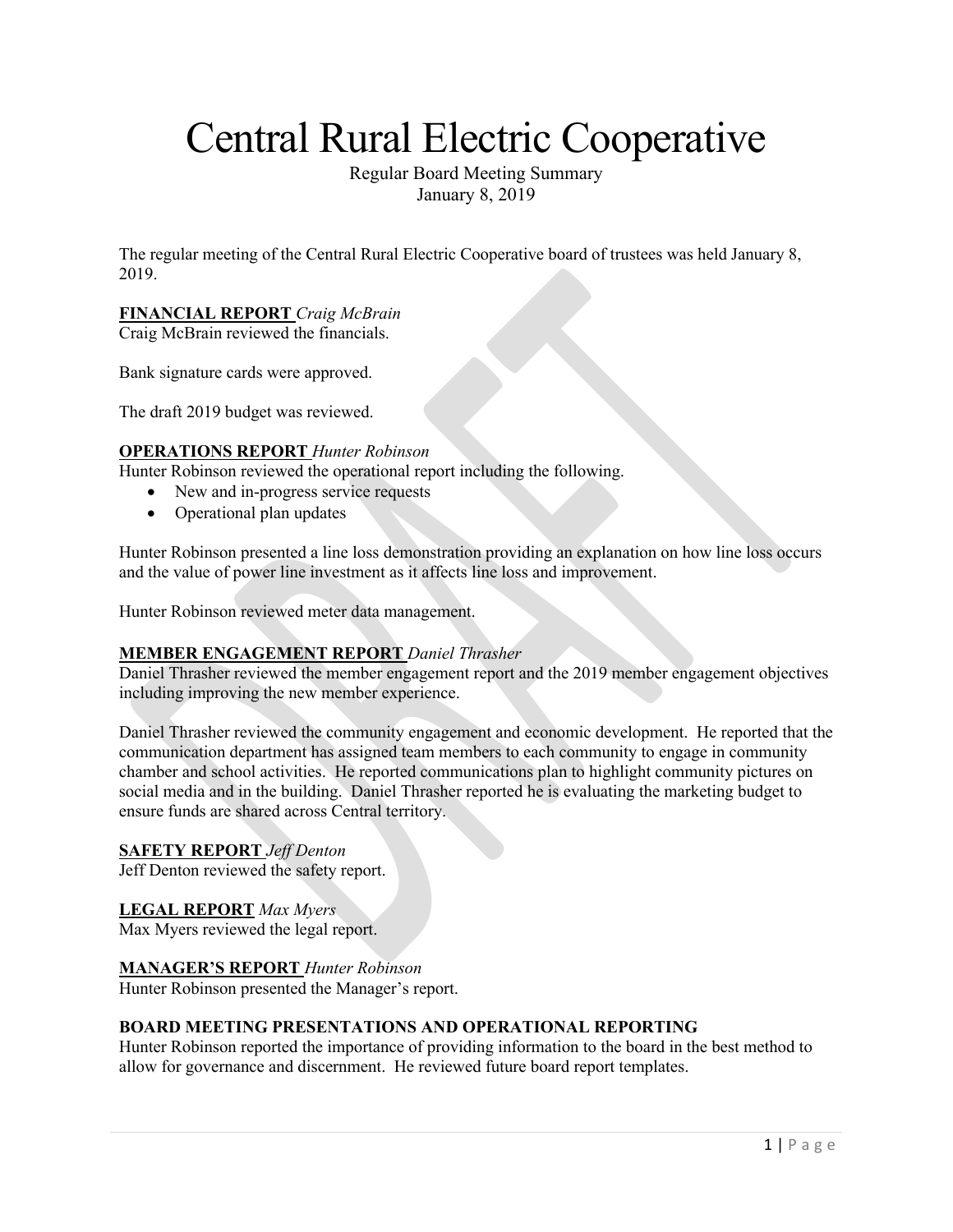# **2019 BOARD DRAFT TIMELINE**

Hunter Robinson reviewed the board meeting 2019 timeline.

#### **CORPORATE STRUCTURE REVIEW**

Hunter Robinson shared the past and current organizational charts and reviewed the corporate structures purpose and the intent to align job duties to make the most member impact and increase efficiencies.

#### **POLICY DISCUSSIONS**

Hunter Robinson recommended reviewing Policies 310 Corporate Giving, 311 Training Center Use and 316 Equity Management.

Hunter Robinson reported that huddle and executive team meeting topics are supportive of a positive atmosphere inside and outside of the cooperative.

Hunter Robinson reported that Daniel Thrasher is updating the board orientation.

# **990 COMMUNICATION STRATEGIES**

Hunter Robinson reported that he appreciated participating in OAEC's 990 Working Group. He reported that a response communication strategy will be added to the board orientation manual.

#### **TECH ADVANTAGE**

Hunter Robinson reviewed NRECA's request of him speaking at the NRECA Tech Advantage.

#### **NRC**

Hunter Robins reviewed Central's participation in NRC.

# **TATANKA RANCH BOARD STRATEGIC PLANNING**

The board approved holding the 2019 board strategic planning session at Tatanka Ranch, which is in Central territory.

# **MISCELLANEOUS**

Hunter Robinson reviewed the books for the employee 2019 book study.

Hunter Robinson reported the intention to recognize the employee's 2018 years of service awards at 8:30 before the February board meeting.

Hunter Robinson reviewed the intention to highlight two employees monthly at the board meeting lunch. He shared the employee survey that will be used to gather information on employees to share with the board.

#### **OAEC REPORT** *Stu Preston*

Stu Preston presented the OAEC report including:

- Oklahoma Corporation Commission report
- Broadband
- NRECA Legislative Session
- International Committee
- Governor Stitt broadband initiative
- Tribal broadband initiatives

Carol Dvorak reviewed the OAEC Directors Meeting.